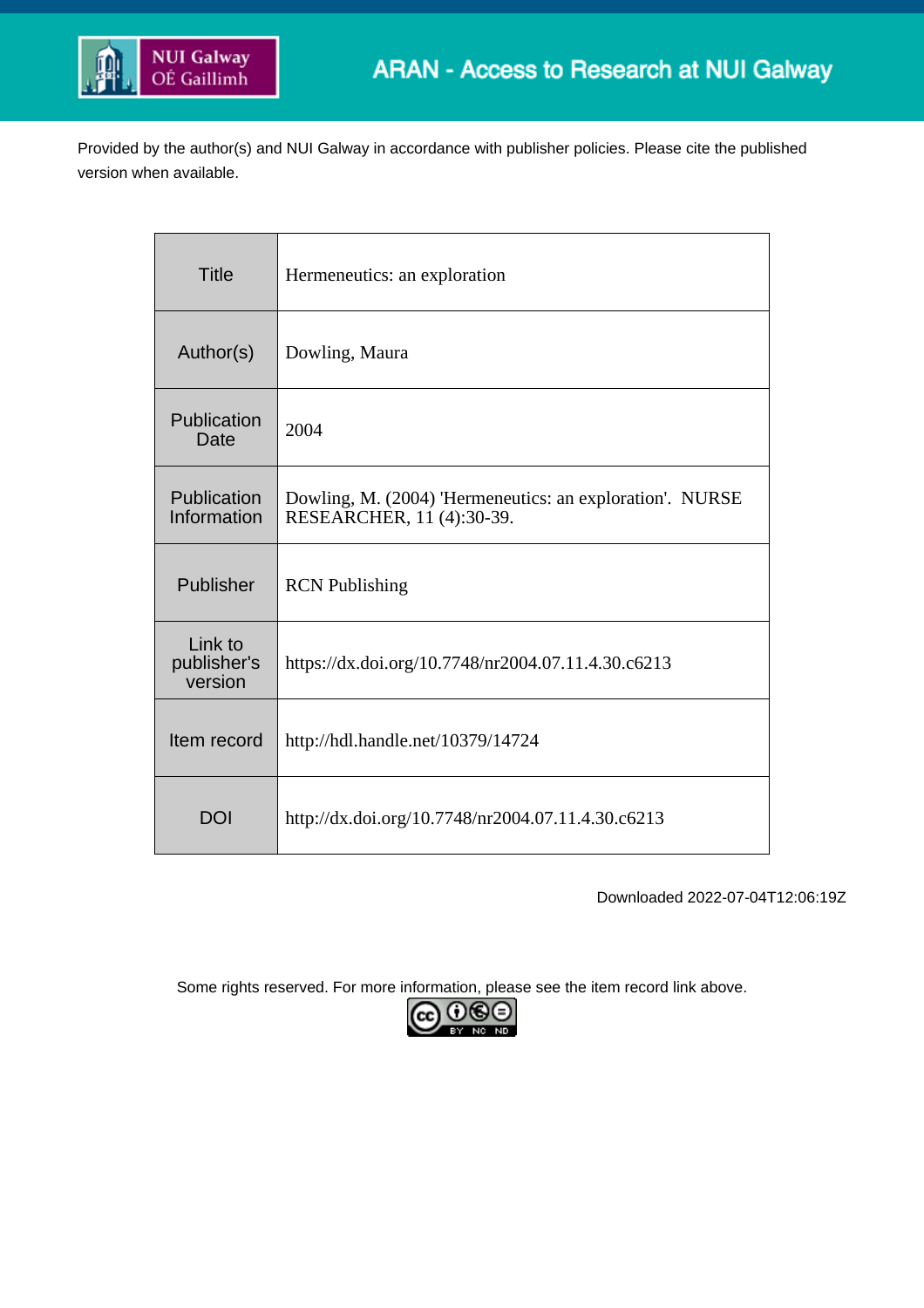**Hermeneutics: An exploration**

**Maura Dowling**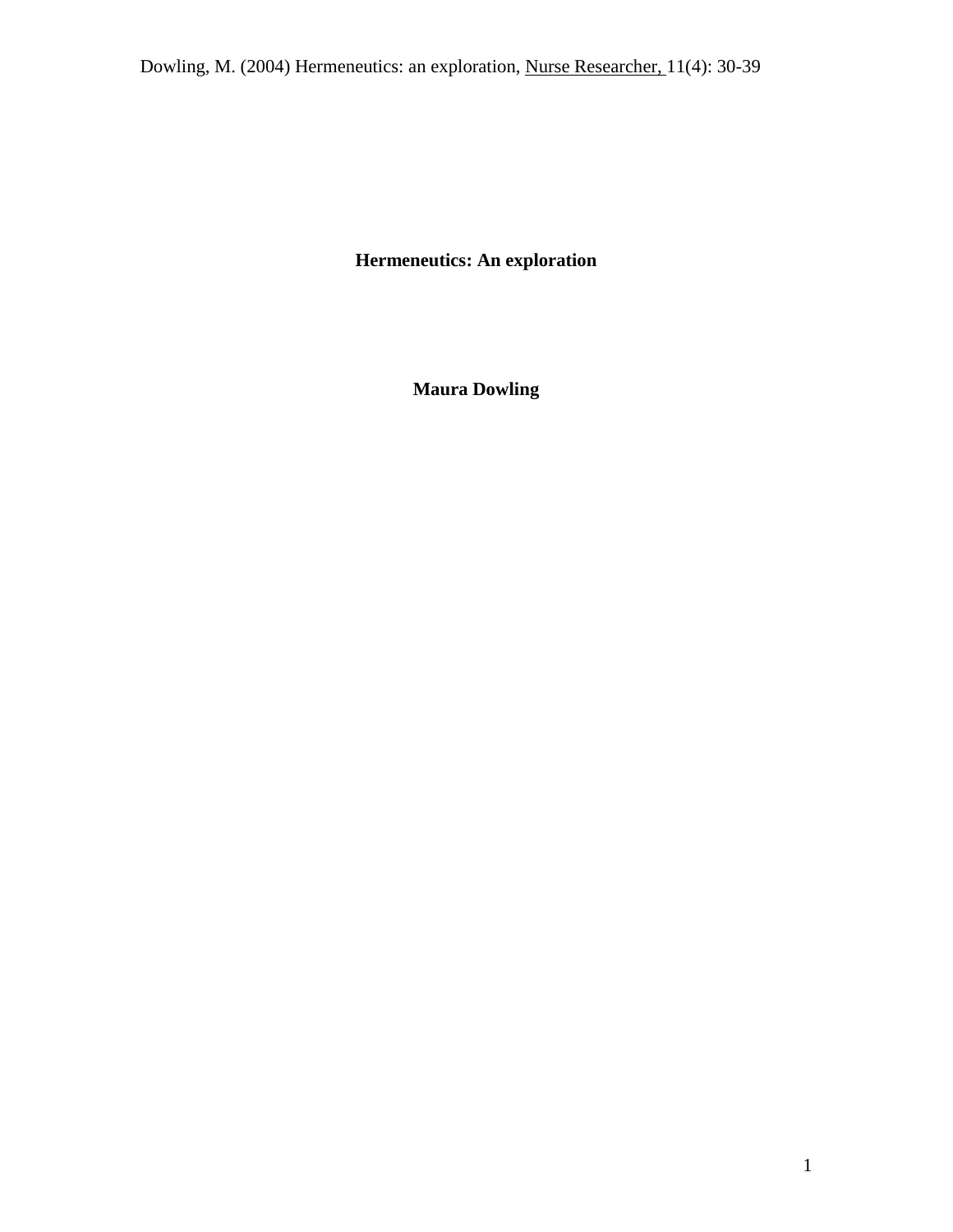## **Abstract**

The terms 'hermeneutics' and phenomenology' are often used interchangeably in the literature, which can result in confusion for the reader. This article traces the relationship of these two philosophies and explains the various terms used when describing the different schools of phenomenology. The association between positivism and descriptive phenomenology is mapped. The origin of hermeneutics is traced and the role of Gadamer in following on from the work of Heidegger is explored. Gadamer's belief on the importance of pre-understanding or prejudice is found to be central to hermeneutics. Furthermore, the role of the researcher in the hermeneutic circle is explained. Finally, the need for nurse researchers to clearly explore the philosophical underpinnings of hermeneutics is argued.

**Key words:** hermeneutics, phenomenology, Heidegger, Gadamer, hermeneutic circle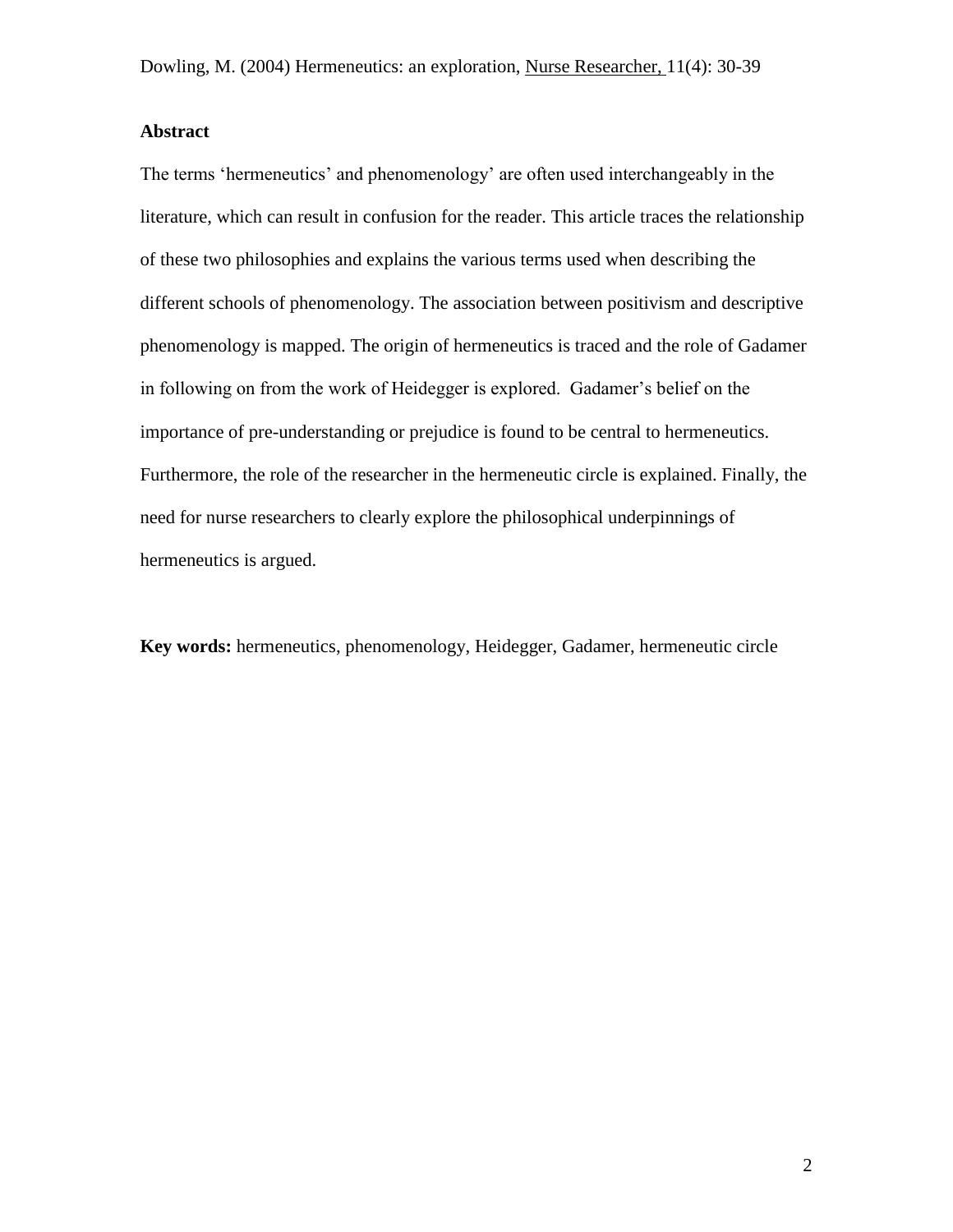## **Introduction**

This article represents months of reading, which initially began in an effort to try to understand the popularity of hermeneutics and phenomenology in nursing research. I wanted to find an answer to the following burning question: Why was hermeneutics such a popular research methodology in Nursing?

On my journey I had to negotiate through many various meanings and understandings. This paper is the result of my reading. It is hoped that my voyage will help others trying to come to grasps with what is meant by hermeneutics, and its links with phenomenology.

Before examining hermeneutics in detail, it is important to briefly discuss its relationship with phenomenology, as both terms are often used interchangeably. Both phenomenology and hermeneutics provide two approaches to express the knowledge embedded in nursing practice. The phenomenological method looks to uncover meanings of phenomena experienced by individuals through the analysis of their descriptions (Parse et al 1985). Phenomenology has its focus on a person's lived experience and obtains commonalities and shared meanings, whereas hermeneutics assumes that humans experience the world through language and this language provides both understanding and knowledge (Byrne 2001).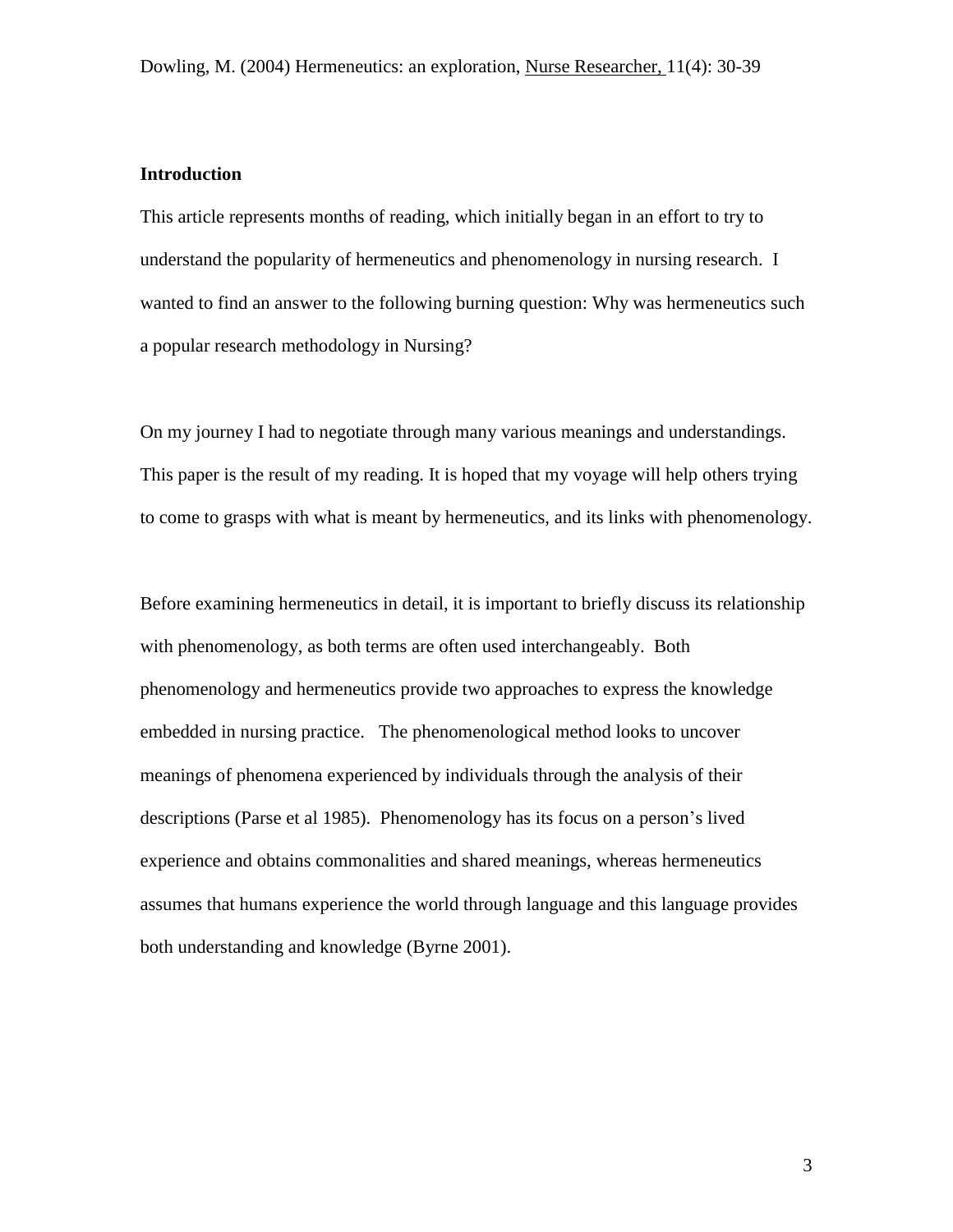#### **Phenomenology**

The phenomenological movement arose in Germany before World War 1 and occupies a eminent place in modern philosophy and aimed it attacks on the dominating epistemology of the time (Gadamer 1963). The language of phenomenologists could not be described as clear (Cohen and Omery 1994). Perhaps this is because it is both a research method and a philosophy (Wilkes 1991). However, phenomenology is considered first and foremost a philosophy, or a mixture of unique, yet related philosophies, and is secondly concerned with approach and method (Ray 1994).

It is important to understand the difference between phenomenology as a research method, as a philosophy and as an approach. The phenomenological method of research developed from a philosophical movement that has many perspectives, and this has resulted in multiple interpretations of phenomenological philosophy to be found in the literature (Omery 1983). This may account for the accusations that nursing publications about phenomenology and hermeneutics have been fertile but confusing (Koch 1999), and the grave concern expressed of a lack of philosophical understanding of phenomenology in the nursing literature (Ray 1994).

As mentioned earlier, the terms 'phenomenology' and 'hermeneutics' are often used interchangeably in the literature, which has resulted in some confusion as both phenomenology and hermeneutics, encompass various schools of thought and methodology. Therefore, at this point of the discussion, it is important to clarify the various terms used in the literature.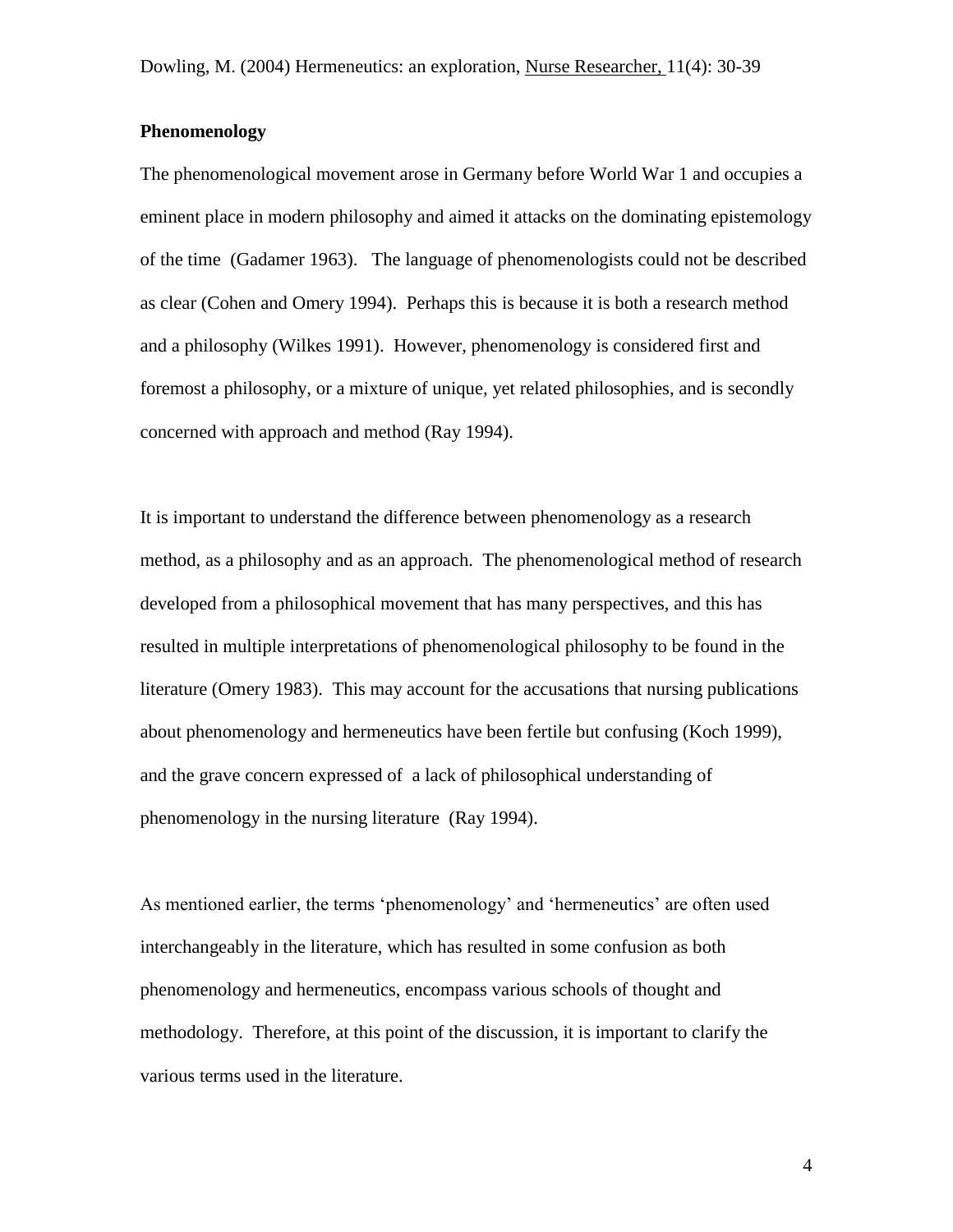Three schools of phenomenological philosophy have developed different approaches (Table 1) that have been used comprehensively in social science research (Cohen and Omery 1994). The first is known as eidetic phenomenology, which aims to obtain fundamental knowledge of phenomena, is guided by Husserl and is considered to have a strong psychological orientation (Maggs-Rapport 2001). This eidetic or descriptive phenomenology is sometimes also referred to as objective hermeneutics. This use of the term "objective hermeneutics" is awkward, and probably adds to some confusion.

The association of qualitative research with the positivist paradigm is clearly evident in descriptive phenomenology. The strategy of bracketing is an effort to maintain 'objectivity' in phenomenological methods (Koch and Harrington 1998). Bracketing is the suspension of all biases and beliefs regarding the phenomenon being researched prior to collecting data about it. The reason for such efforts to maintain 'objectivity' can be traced to the history of qualitative research. The first of five historical moments through which qualitative research operates is traditional (1900-1950) and is associated with the positivist paradigm (Dinzin and Lincoln 1998). This was probably a reaction to the critics who deemed qualitative researchers as soft scientists engaging in unscientific inquiry (Denzin and Lincoln 1998) The dichotomy of qualitative research is summed up eloquently by Schwandt (1998) who argued that interpretivists advocate and prioritise the real world of the first-person, yet simultaneously follow Cartesian tradition by seeking distance from that experience through objectivity. Koch (1999) also maintains that the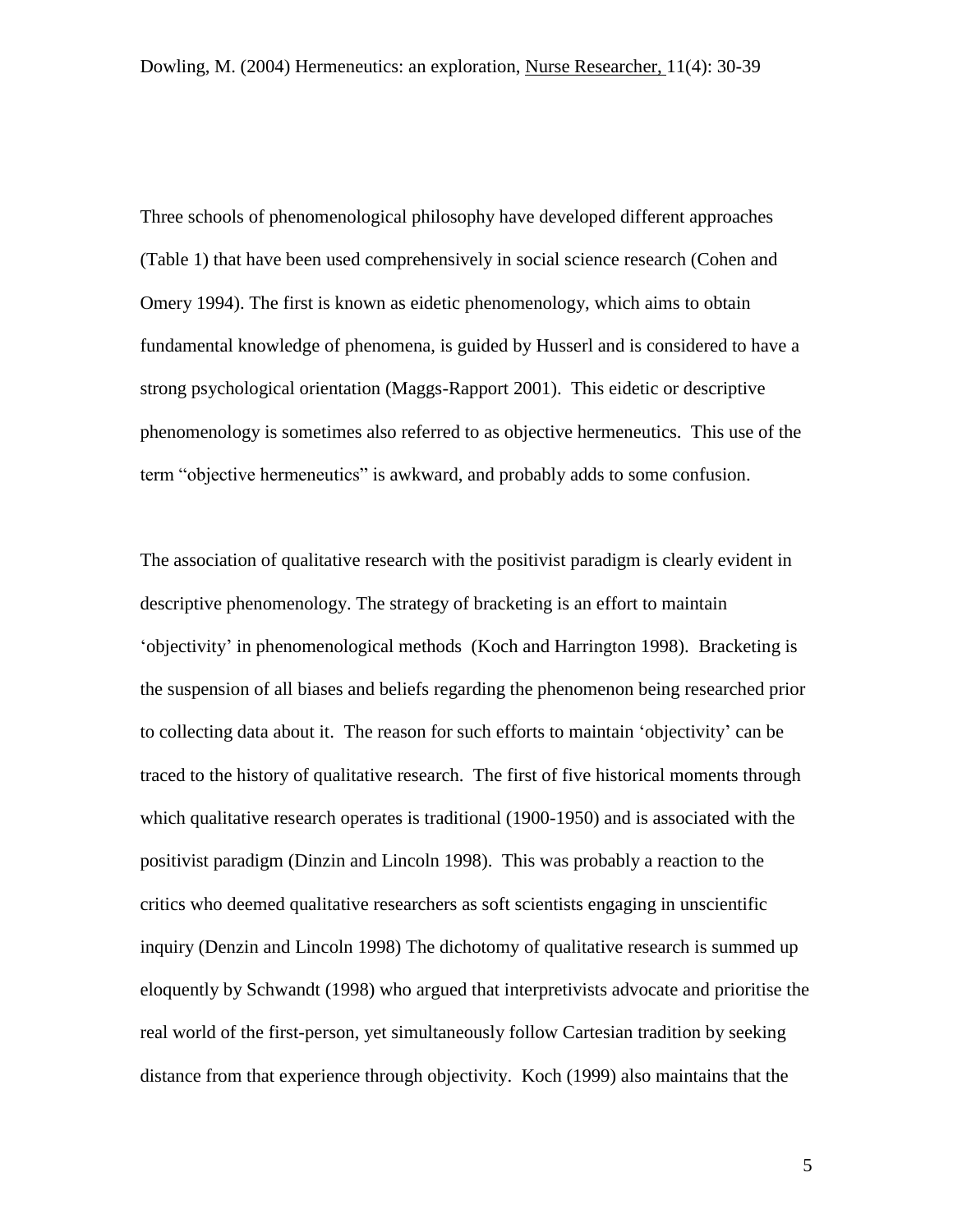Cartesian tradition is clearly to be found in Husserl's subjective phenomenology; "Cartesian" referring to the philosophy of Descartes (1596-1650), which upheld the view that all beliefs must submit to proof beyond doubt.

The second school of phenomenology has as its aim the interpretation of phenomena to uncover hidden meanings and is guided by Heidegger. According to Ray (1994), the primary difference between the Husserlian and Heideggerian approaches is that Heidegger communicates the stance that presuppositions are not to be eliminated or suspended (Ray 1994b). Heidegger was openly critical of the way Husserl represented phenomenology, in particular his fundamental emphasis on description, rather than understanding *(verstehen)* (Cohen and Omery 1994). Heidegger considered that the primary focus of philosophy was the nature of existence (ontology), while Husserl's focus was the nature of knowledge (epistemology) (Cohen and Omery 1994). Indeed, Heidegger is accredited with developing his work on hermeneutics in order to clarify under what conditions understanding occurs for the purposes of ontology , which subsequently led Gadamer to explication of how hermeneutics can give a fair hearing to the historical authenticity of understanding (Gadamer 1989).

Hermeneutic inquiry guided by Heidegger is commonly referred to simply as 'hermeneutics', sometimes 'interpretive phenomenology', 'Heideggerian phenomenology' and even 'existential phenomenology' (Koch 1995) (Table 1). The origins of the use of "existential" probably stem from Heideggers efforts to give understanding an ontological orientation by interpreting it as an 'existential' (Gadamer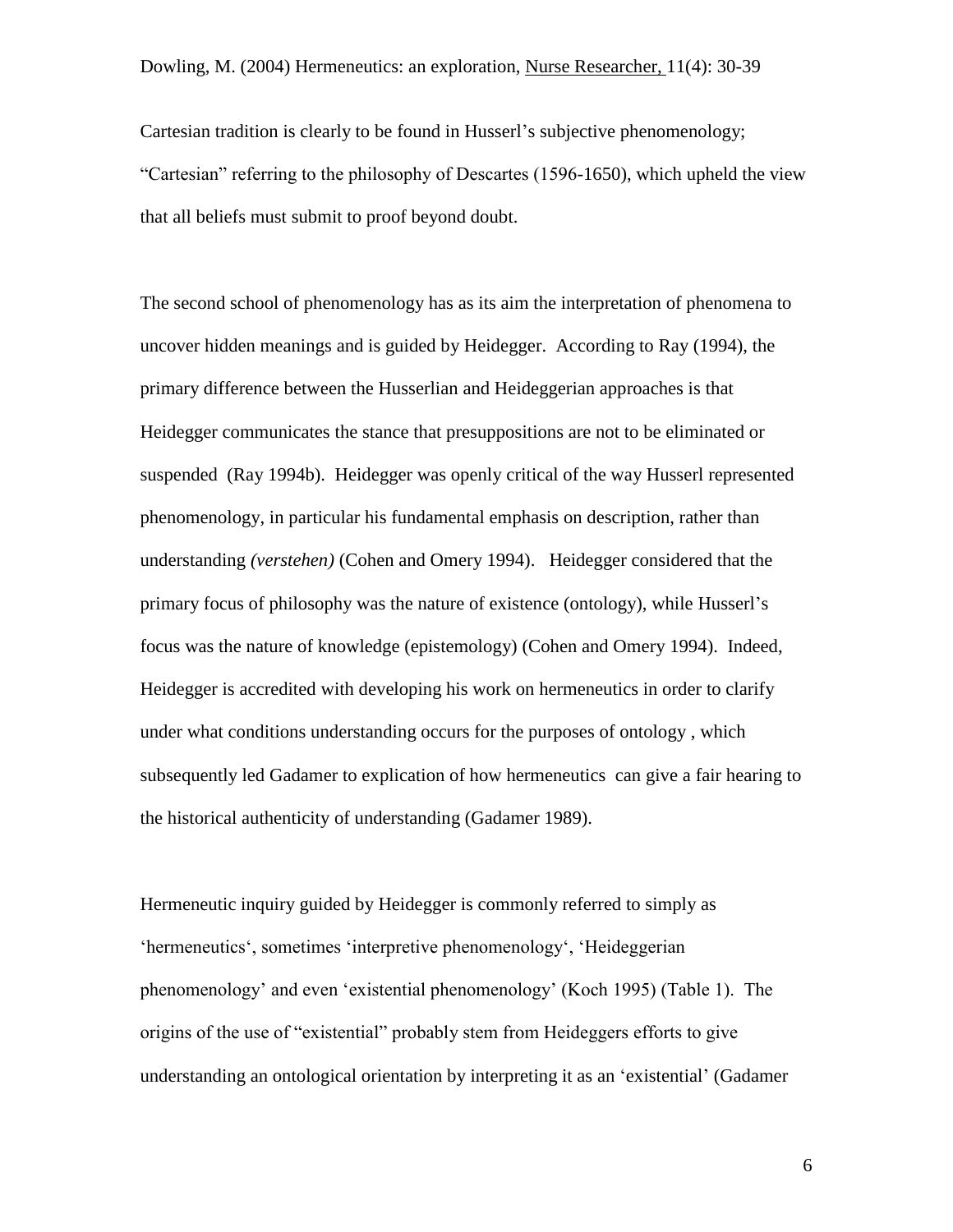1989). It is important to also clarify here that the term 'philosophical hermeneutics' is used when referring to the work of Gadamer (1989), and that its inquiry branch is known as hermeneutic phenomenology.

The third school is guided by the Dutch school (scholars such as van Manen) and is a combination of descriptive and interpretive phenomenology (Cohen and Omery 1994). This 'break-down' of phenomenology into the three schools outlined appears straightforward. However, Cohen and Omery (1994) caution that this description is more intricate than it first appears as individual researchers and schools of researchers have applied the philosophy and used variations in methods and forms of reporting.

#### **Hermeneutics**

As previously mentioned, interpretive phenomenology is also known simply as 'hermeneutics'. The term *hermeneutics* has its origins in the  $17<sup>th</sup>$  century, when it was introduced as a method for biblical and classical literary interpretation to illuminate the meaning of the text (Eberhart and Pieper 1994). Two entrenched assumptions of hermeneutics are that humans experience the world through language and this language provides both understanding and knowledge (Byrne 2001) Hermeneutics is known as the 'art of interpretation' and has in recent times moved from being regarded as a secondary aspect of European philosophy to being one of the most extensively debated topics in contemporary philosophy (Bowie 1998).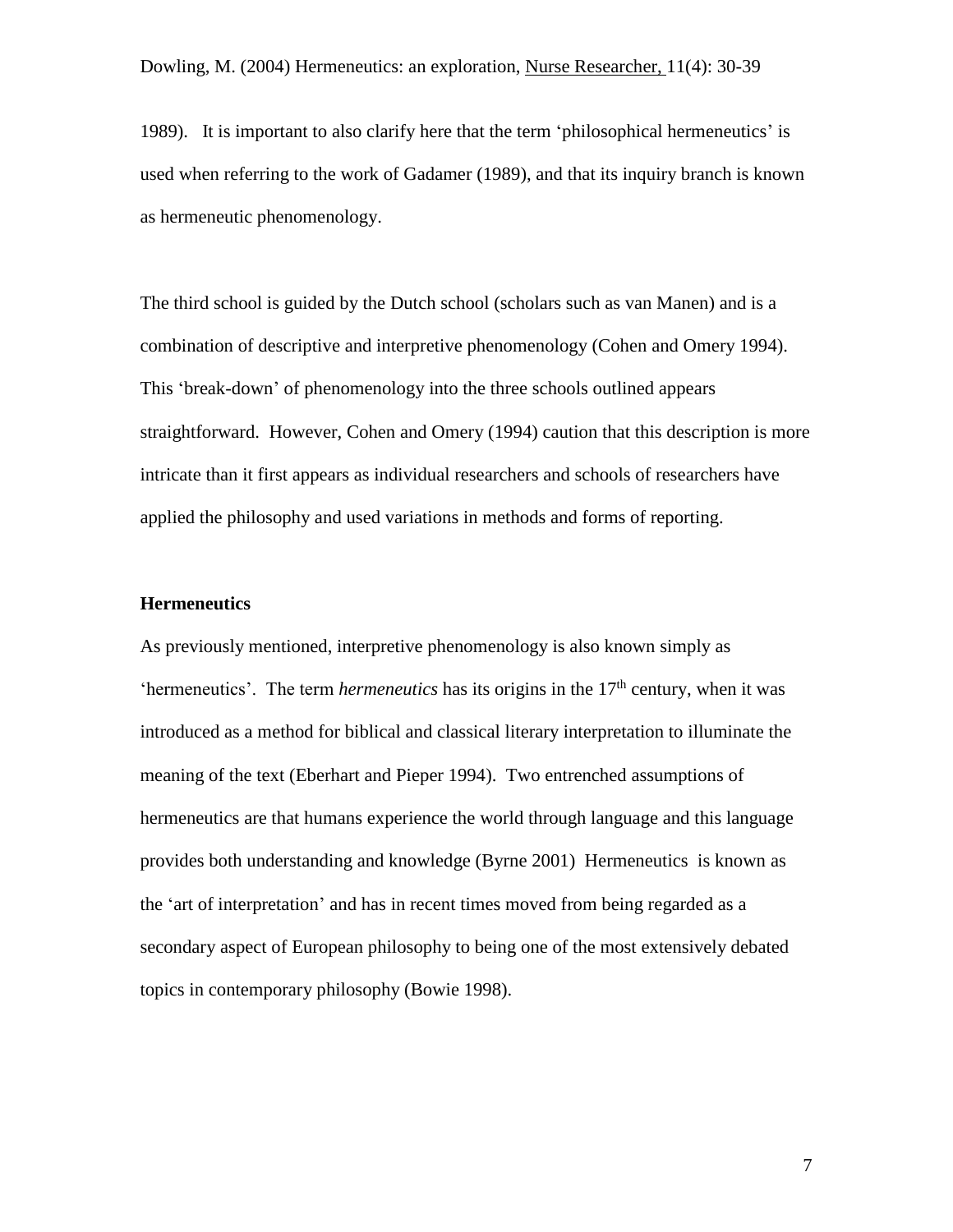There are no universal principles of hermeneutics and hermeneutics includes several schools of thought, which sometimes conflict. Therefore, it is not surprising that hermeneutics is considered an especially difficult field with different theoretical positions and methodological implications (Koch 1996).

Three branches of hermeneutic theory within hermeneutic philosophy are classified in terms of methodological implications: objective hermeneutics (briefly mentioned earlier), Gadamerian hermeneutics and critical hermeneutics (discussed later) (Thompson 1990). Gadamer built on the work of Heidegger, therefore a brief description of Heidegger and his connection with Hermeneutics is firstly addressed.

### **Heidegger and Hermeneutics**

Through his work, *Being and Time,* Heidegger developed hermeneutic phenomenology as a philosophical methodology to uncover the meaning of being of human beings, which he maintained had been ignored by past philosophical approached that were reductionistic and objectifying (Plager 1994). Heidegger's argument was that being itself is time (Gadamer 1989). Heidegger believed that *understanding* is the realization of *Dasein,*  which is being-in-the-world (Gadamer 1989). Heidegger also believed that *Sein* or Being, is presence in the world. Conversely, being, or 'being there' *(Dasein)*, suggests people (beings) who understand this presence (Cohen and Omery 1994). The capital B denoting the ontological nature of existence (Taylor 1994).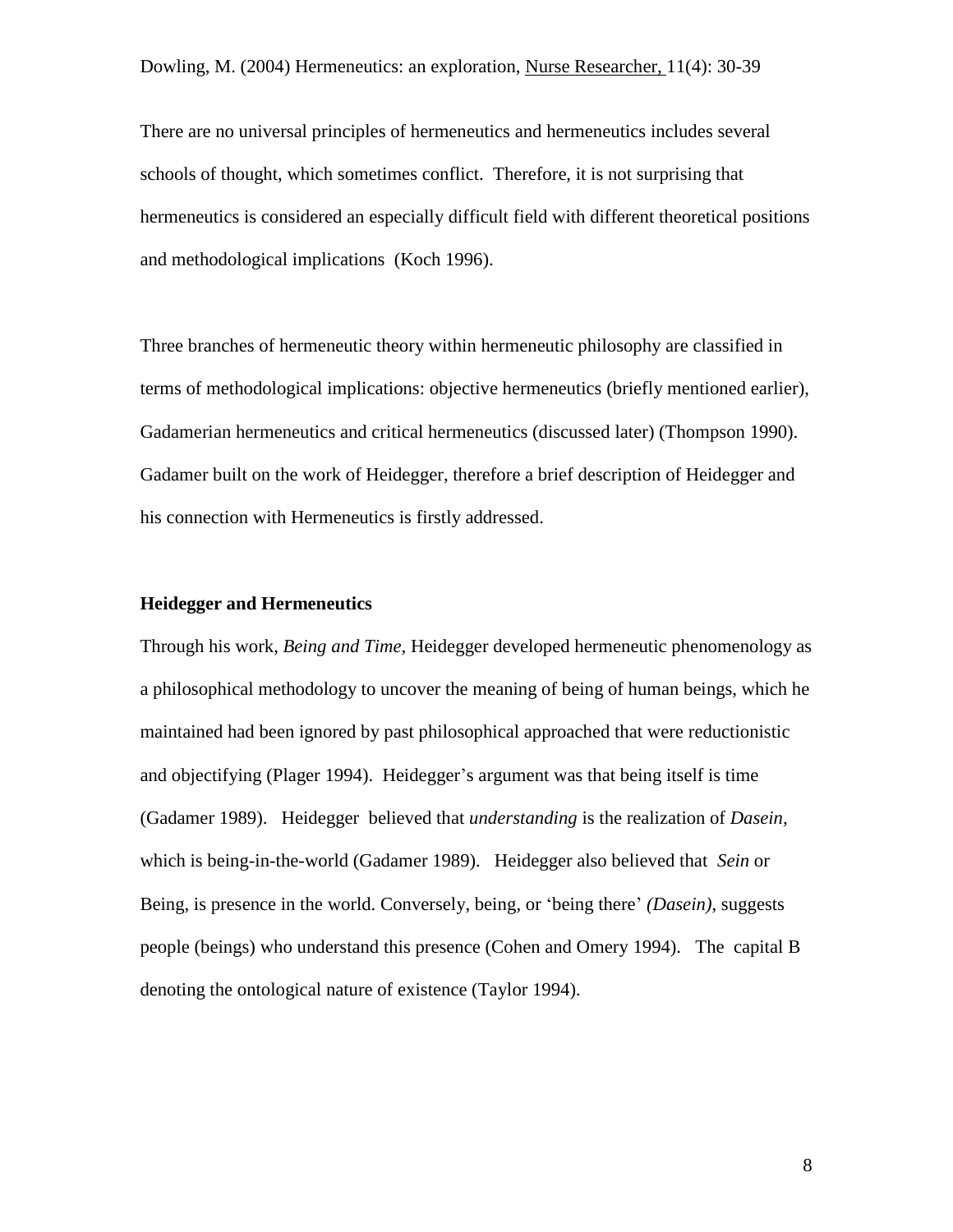Heidegger believed that hermeneutics was a method of interpretation that directs the investigator to Being (presence in the world) (Cohen and Omery, 1994). Heidegger viewed hermeneutics as a philosophical method, not a scientific method and he in fact rebelled against method and viewed research as the mark of modern science, which he considered markedly preoccupied with itself and its method (Cohen and Omery 1994). Gadamer also had similar views of research to Heidegger. Gadamer argued that the task of philosophical hermeneutics is not the systematic collection and analysis of data but the illumination of the ordinary process of understanding (Habermas 1990). Nevertheless, the main arguments of philosophical hermeneutics are accepted as a research paradigm *within* the social sciences (Habermas 1990).

#### **Gadamer and Hermeneutics**

Gadamer, with his work *Truth and Method,* followed on the work of Heidegger, and his book is considered to be one of the most significant works of the last century (Weinsheimer and Marshall 1989), and is credited with firmly placing hermeneutics at the centre of contemporary philosophical debate (Bowie 1998). The two central positions in hermeneutics advanced by Gadamer are  $-$  (a) prejudgement (one's preconceptions or prejudices or horizon of meaning that is part of our linguistic experience and that make understanding possible) and (b) universality (the persons who express themselves and the persons who understand are connected by a common human consciousness, which makes understanding possible) (Ray 1994).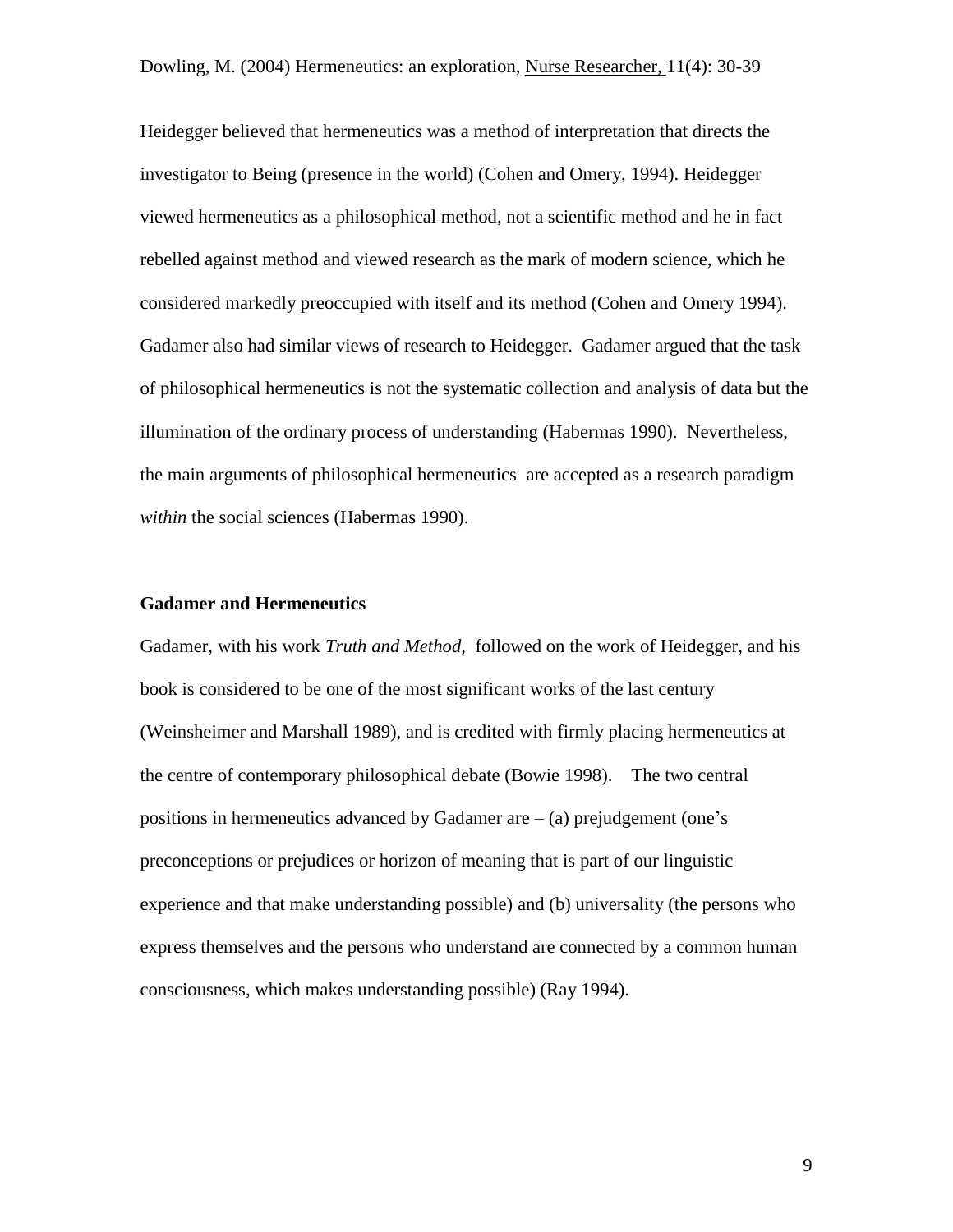Gadamer asserts that pre-judgements or prejudices have a special importance in interpretation, and are not something that should be or can dispose of (Pascoe 1996), and that the past has a profoundly pervasive power in the phenomenon of understanding (Linge 1976). This notion of prejudice became one of the most contentious features of his philosophy (Linge 1976).

Daniel Ernst Scheiermacher (1768-1834), the German Protestant theologian is accredited as playing a founding role in modern hermeneutics (Bowie 1998). Scheiermacher himself defined hermeneutics as the art of avoiding misunderstanding (Gadamer 1966), but Gadamer (1989) questions if there is such an art or technique of understanding, and argued that the work of hermeneutics is to illuminate the circumstances under which understanding takes place rather then develop a process for understanding.

Regarding understanding, Gadamer (1989) argued that to understand does not mean an individual understands better (e.g. because of clearer thoughts on the subject being understood); rather, an individual understands in a different way. He also argued that the detachment of our fruitful prejudices that facilitate understanding from our prejudices that obstruct our understanding occurs in the process of understanding itself (Gadamer 1989). Therefore, in philosophical hermeneutics, understanding is derived from personal involvement by the researcher in a reciprocal processes on interpretation that are inextricably related with one's being-in-the-world (Spence 2001). The inquiry using Gadamerian hermeneutics becomes dialogue rather than individual phenomenology and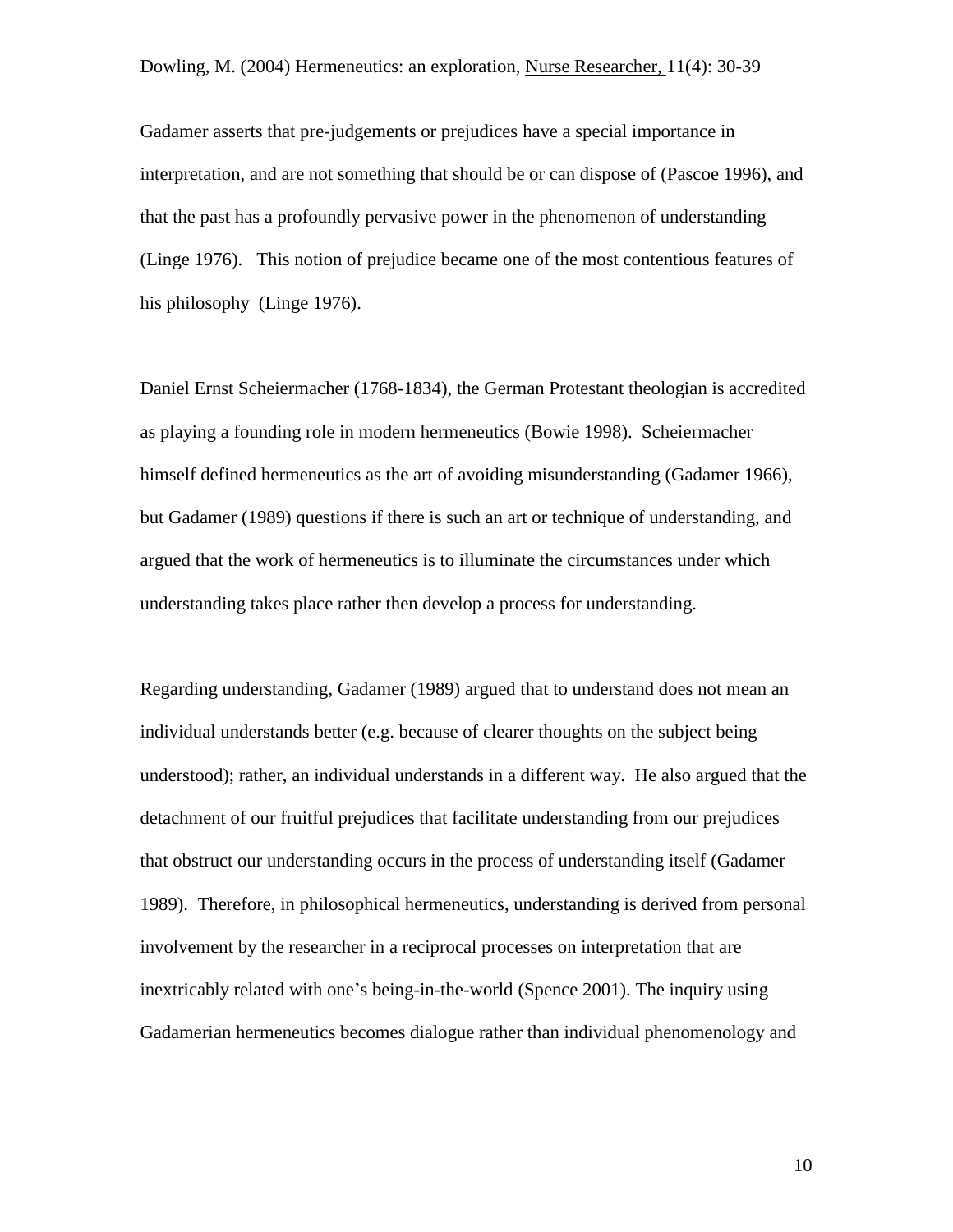interpretation permeates every activity, with the researcher considering social, cultural and gender implications (Koch 1999).

Gadamer places a stronger emphasis on language than Heidegger, and affirms the position of the researcher in the hermeneutic circle (Koch 1996). He describes the hermeneutic circle as the fusing of horizons, which is circular in process. Gadamer (1989) asserts that in order to understanding the meaning of something held by another, we must not attach blindly to our own fore-meaning. He argues that we remain 'open' (p. 268) to, and also embrace the meaning held by the other person or text with our own meanings. What is essential throughout this process is that we are aware of our biases in order for the text to portray its uniqueness against our own fore-meanings (Gadamer 1989). Therefore, the hermeneutic process becomes a dialogical method whereby the horizon of the interpreter and the thing being studied are combined together (Outhwaite 1990).

Gadamer is also associated with critical hermeneutics. Critical hermeneutics combines the interpretive and critical paradigms. Gadamer's philosophy represents the interpretive element and the philosophy of Jurgen Habermas resides in the critical paradigm, which regards knowledge as active and entrenched in a socio-political context. Critical hermeneutics stresses the need to expose individuals to the meanings that they cannot see themselves (Thompson 1990). This also adds to the confusingly use of Hermeneutics in the literature, as the work of Gadamer is considered to be philosophical hermeneutics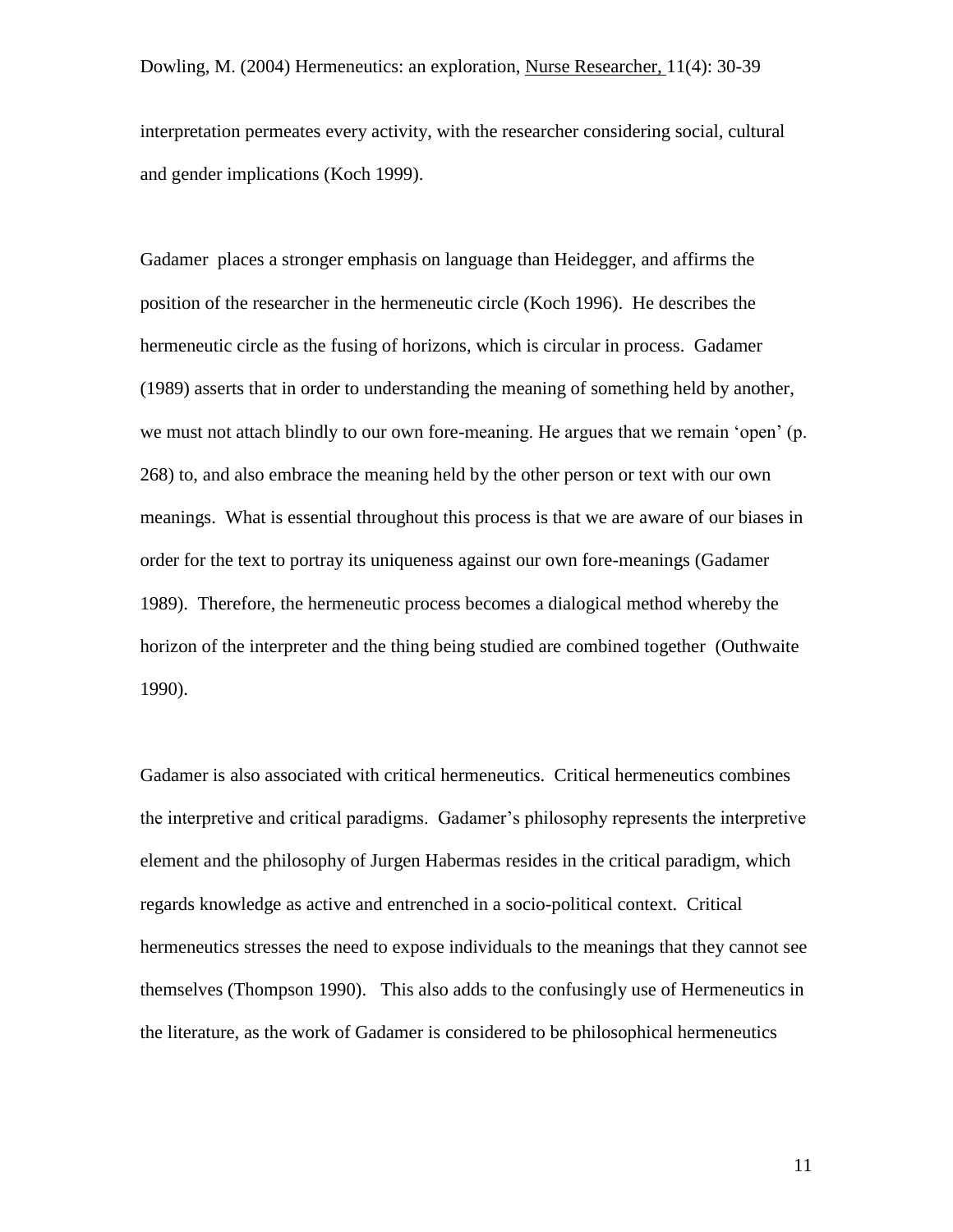(Spence 2001), but also is differentiated from philosophical hermeneutics to be labelled critical hermeneutics (Byrne 2001).

Critical hermeneutics stands at the juxtaposition of convergence and divergence between the philosophies of Hans Georg Gadamer and Jurgen Habermas (Lutz et al 1997). Habermas is a prominent promoter of critical hermeneutics, which is an outgrowth of Frankfurt School critical theory and claims that interpretation is inhibited and biased by social, political and economic forces. Habermas believes that critical reflection and critical hermeneutics can fully improve individual's communicative and interpretive practices. Habermas's theory of communicative action argues that through language and dialogue, individuals in social interactions are not guided by unquestioned traditions, but rather these traditions are questioned with a resulting new understanding (White 1995).

This classification firmly places Gadamer as principal in hermeneutics, as he is also accredited with helping extend philosophical hermeneutics to critical hermeneutics by stressing the importance of tradition, background and history in our ways of understanding (Annells 1999, Byrne 2001).

### **Conclusion**

There is a growing world-wide awareness of the profits for nursing by utilising hermeneutic inquiry (Annells 1996). However, Allen (1994) argues that hermeneutic approaches, as currently understood in nursing are inadequate for the study of clinical practice as they tend not to address conditions such as organisational structure or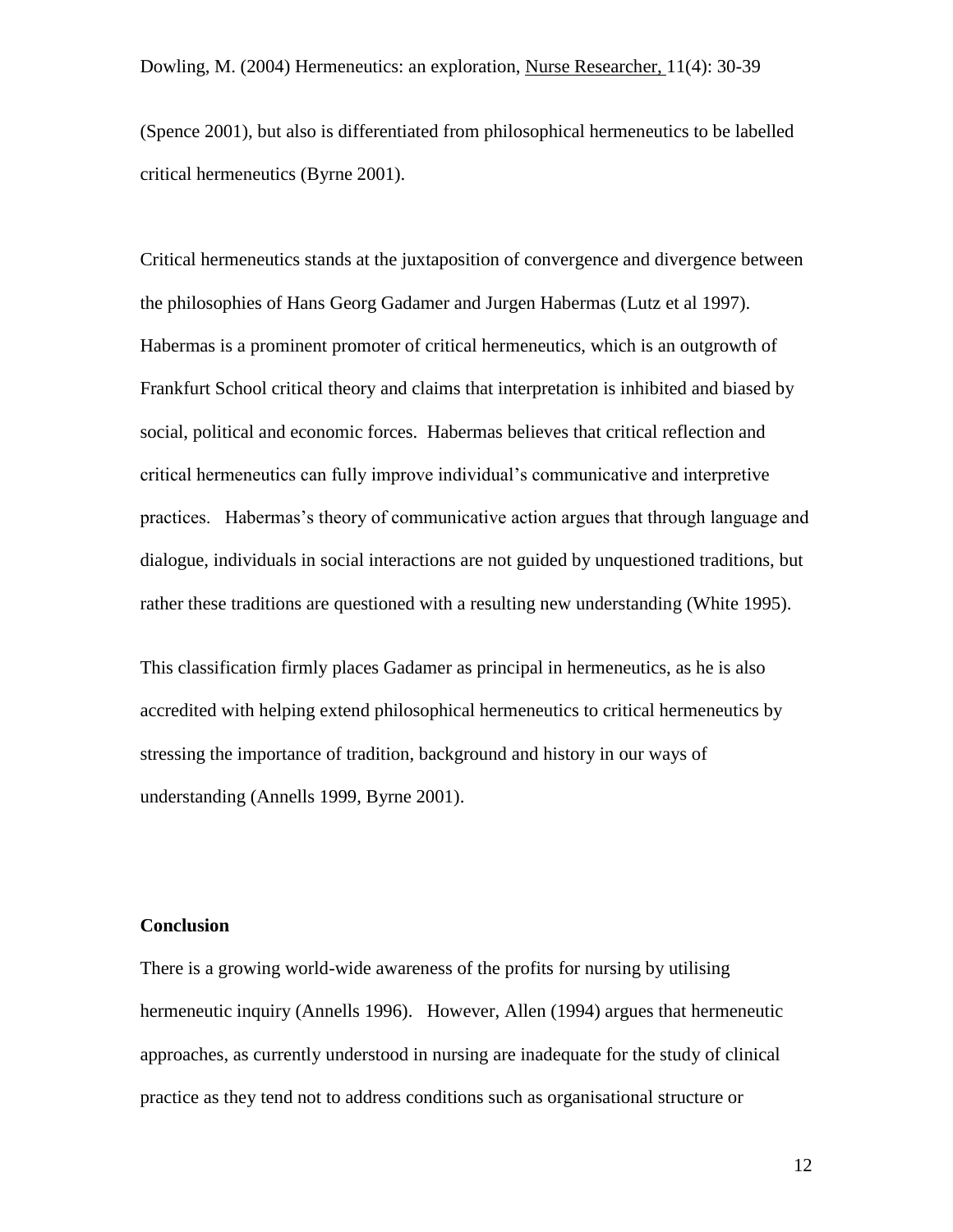ideological commitments that could have influenced participants' descriptions of their experiences. Nevertheless, some nurse researchers have addressed this perceived shortcoming of hermeneutics by employing critical hermeneutics (Ruangjiratain  $\&$ Kendall 1998, Sigurdsson 2001).

Moreover, there is a dearth of critique in nursing literature regarding the use of hermeneutic phenomenology in nursing research (Annells 1996). Nursing research utilising Heideggarian phenomenology is sometimes confusing. The following examples are offered to illustrate how misunderstanding arises. Parse et al (1985) discuss the phenomenological method of inquiry for nurses and traces its development from Brentano to Husserl and then Heidegger but do not discriminate between these different schools of phenomenology when outlining the research process of their method. More recently, Hodges et al (2001) use Heideggarian phenomenology and also refer to Gadamers work. However they do not discuss the philosophy directing their study and their data analysis utilises the work of Colaizzi, who Cohen and Omery (1994) associate generally with eidetic phenomenology. Moreover, Bergman (2001) indicates the use of a hermeneutical approach to guide interview transcription, and cursory mention of Gadamer is offered but there is also no exploration of his philosophy.

In conclusion, it is vital that nurse researchers utilising hermeneutic phenomenology clearly explore the philosophical underpinnings of their study, as this determines the role of researcher in data collection and analysis. Not to do so also leaves the reader with more questions than answers, and contributes to the confusion that sometimes abounds hermeneutic nursing research.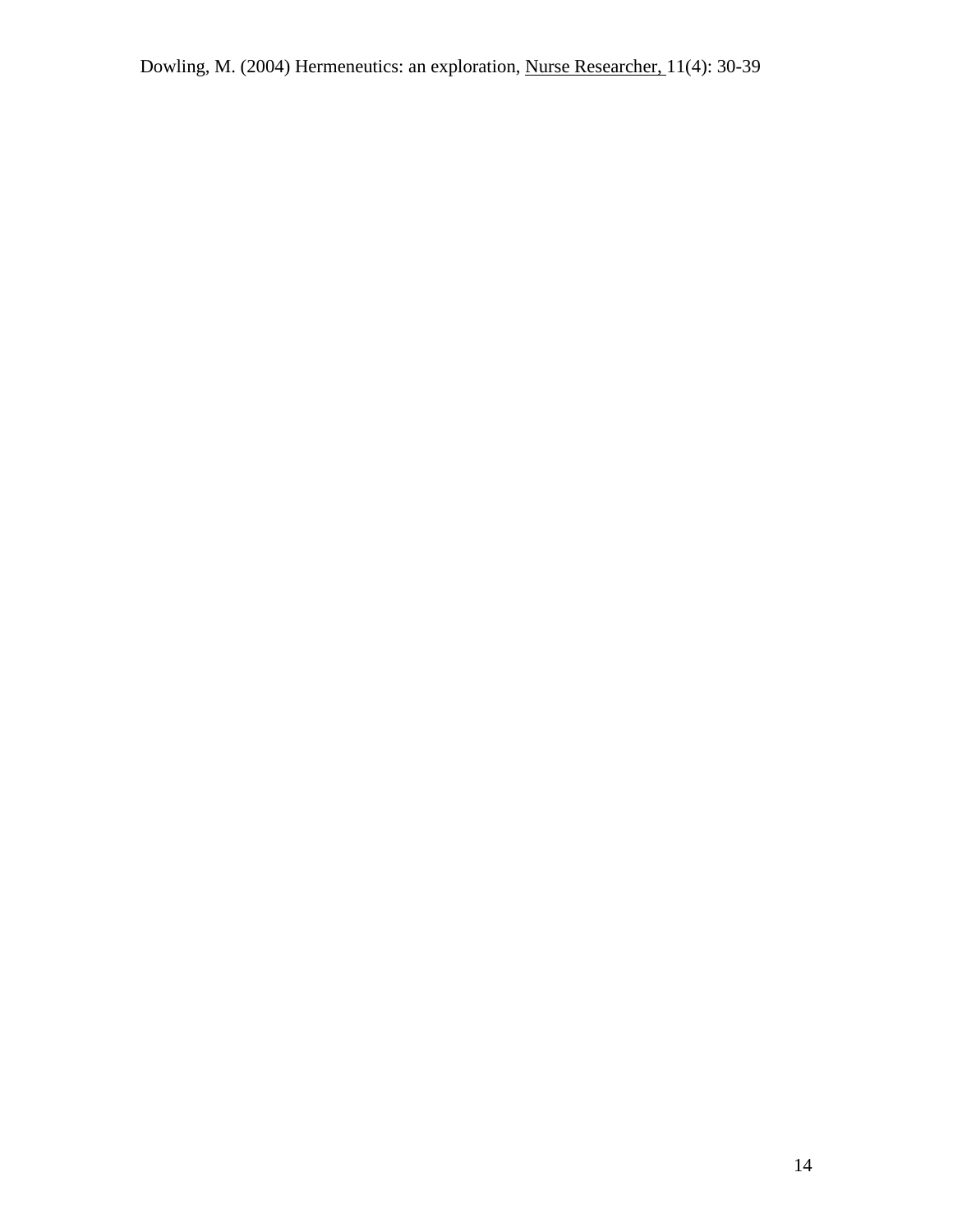| <b>School</b>                | Eidetic or<br>descriptive<br>phenomenolgy | Hermeneutics                                                                                                                                                | Dutch<br>phenomenology  |
|------------------------------|-------------------------------------------|-------------------------------------------------------------------------------------------------------------------------------------------------------------|-------------------------|
| Philosophical<br>guidance    | Husserl                                   | Heidegger<br>Gadamer<br>Taylor                                                                                                                              | Van Manen and<br>others |
| <b>Other</b><br>descriptions | Objective<br>hermeneutics                 | Interpretive<br>phenomenology<br>Existential<br>phenomenology/<br>Heideggerian<br>hermeneutics<br>(Heidegger)<br>Philosophical<br>hermeneutics<br>(Gadamer) |                         |

**Table 1: Three schools of phenomenology**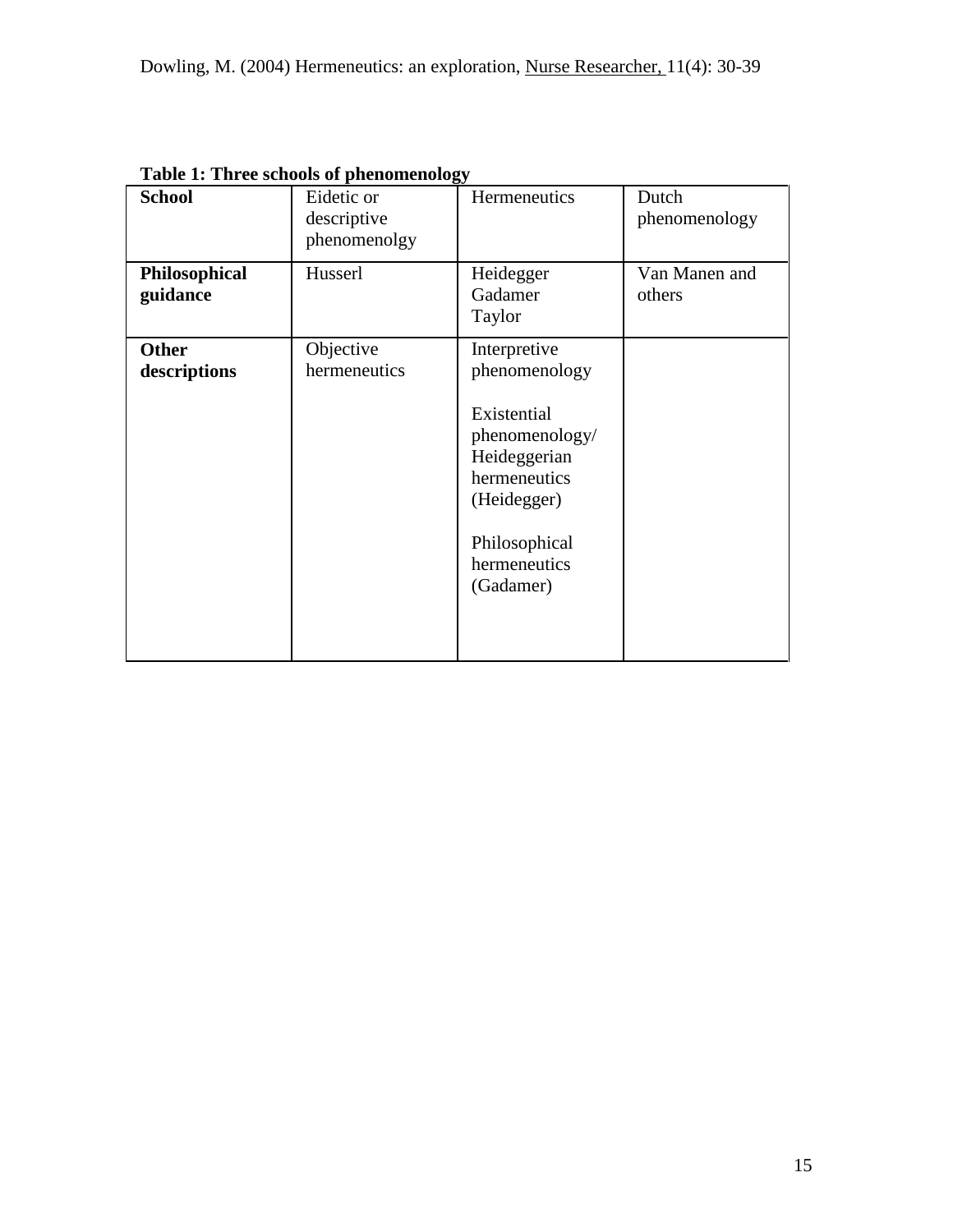# **References**

Allen D (1994) Hermeneutics: Philosophical traditions and nursing practice research. *Nursing Science Quarterly* 8(4): 174-182

Annells M (1999) Evaluating phenomenology: usefulness, quality and philosophical foundations. *Nurse Researcher* 6(3): 5-19

Bergman E (2001) You can do it if you set your mind to it: a qualitative study of patients with coronary artery disease. *Journal of Advanced Nursing* 36(6): 733-741

Bowie A (1998) (Ed.) *Schleiermacher. Hermeneutics and Criticism.* University press, Cambridge

Byrne M. (2001) Hermeneutics as a methodology for textual analysis. *AORN Journal* 73(5): 968-970

Cohen M Z , Omery A (1994) Schools of phenomenology: implications for research, in Morse JM (Editor) *Critical issues in qualitative research methods*. Sage publications, Thousand Oaks:136-156

Denzin NK, Lincoln Y S (1998) Introduction: Entering the field of Qualitative research, in Denzin NK , Lincoln Y S (Eds) *Landscape of qualitative research. Theories and issues*. Sage Publications: Thousand Oaks:1-34

Eberhart C , Pieper BB (1994) Understanding Human action through narrative expression and Hermeneutic inquiry, in Chinn P (editor) *Advances in Methods of Inquiry for Nursing*. Aspen publications, Maryland: 41-58

Gadamer HG (1963) The Phenomenological movement, in Linge DE (Ed) *Hans-Georg Gadamer. Philosophical Hermeneutics*. University of California Press, Berkeley:130-181

Gadamer HG (1966) The universality of the Hermeneutical problem in Linge DE (Ed) *Hans-Georg Gadamer. Philosophical Hermeneutics*. University of California Press, Berkeley:3-17

Gadamer GH(1989) *Truth and Method* (2<sup>nd</sup> ed) (Translation revised by Weinsheimer J and Marshall DG)Sheed & Ward, London

Habermas J (1990) *Moral Consciousness and Communicative Action* ( translated by Lenhardt C and Nicholsen S) Polity Press, Cambridge

Hodges H, Keeley A, Grier E (2001) Masterworks of art and chronic illness experiences in the elderly. *Journal of Advanced Nursing* 36(3): 389-398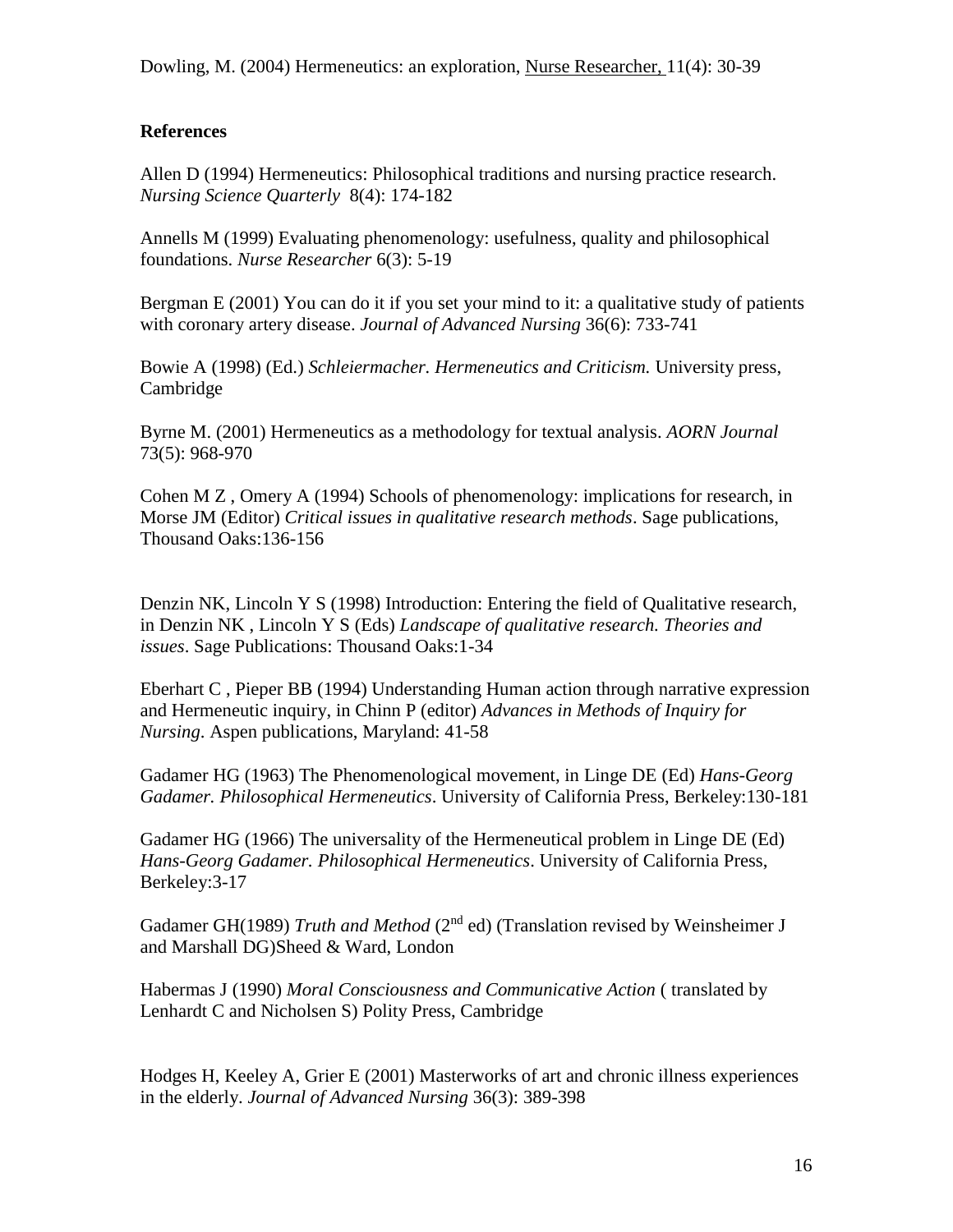Koch T (1995) Interpretive approaches in nursing research: the influence of Husserl and Heidegger. *Journal of Advanced Nursing* 21(5): 837-836

Koch T (1996) Implementation of a hermeneutic inquiry in nursing: philosophy, rigour and representation. *Journal of Advanced Nursing* 24:174-184

Koch T (1999) An interpretive research process: revisiting phenomenological and hermeneutical approaches*. Nurse Researcher* 6(3): 20-34

Koch T , Harrington A (1998) Reconceptualizing rigour: the case for reflexivity. *Journal of Advanced Nursing* 28(4): 882-890

Linge DE (1976) Editors Introduction, in Linge, D. (Editor) *Hans Georg Gadamer. Philosophical Hermeneutics*. University of California Press, Berkeley

Lutz K , Jones KD , Kendall J (1997) Expanding the Praxis debate: Contributions to clinical inquiry. *Advances in Nursing Science* 20(2): 23-31

Maggs-Rapport F (2001) 'Best research practice': In pursuit of methodological rigour. *Journal of Advanced Nursing* 35(3): 373-383

Omery A (1983) Phenomenology: a method for nursing research. *Advances in Nursing Science* 5(2): 49-63

Parse R , Coyne AB , Smith MJ (1985) *Nursing Research. Qualitative methods*. Brady Communications Company, Maryland

Pascoe E (1996) The value to nursing research of Gadamer's Hermeneutic philosophy. *Journal of Advanced Nursing*,. 24: 1309-1314

Plager KA (1994) Hermeneutic Phenomenology: A Methodology for family health and health promotion study in nursing, in Benner, P. (Ed) *Interpretive Phenomenology. Embodiment, caring, and ethics in health and illness*.: Sage Publications, Thousand Oaks: 65-83

Ray MA (1994) The richness of Phenomenology: Philosophic, Theoretic, and Methodologic concerns, in Morse JM (Ed) *Critical issues in qualitative research methods*. Sage publications, Thousand Oaks: 117-133

Ruangjiratain S , Kendall J (1998) Understanding women's risk of HIV infection in Thailand through critical Hermeneutics. *Advances in Nursing Science* 21(2): 42-51